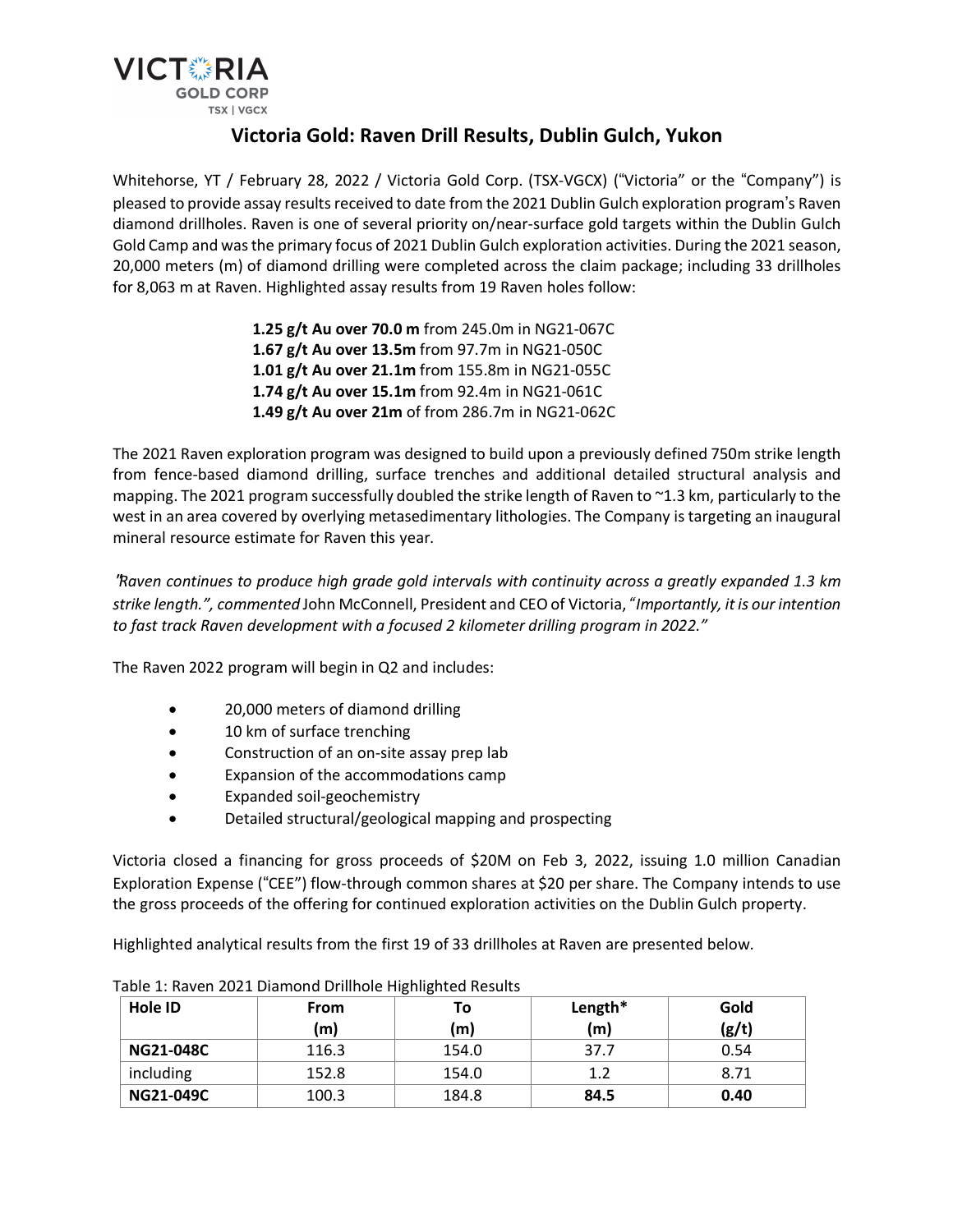

| Hole ID          | From  | To    | Length* | Gold  |
|------------------|-------|-------|---------|-------|
|                  | (m)   | (m)   | (m)     | (g/t) |
| including        | 146.4 | 184.8 | 38.4    | 0.63  |
| <b>NG21-050C</b> | 46.9  | 176.9 | 130.0   | 0.50  |
| including        | 46.9  | 111.2 | 64.3    | 0.65  |
| and including    | 97.7  | 111.2 | 13.5    | 1.67  |
| and including    | 109.7 | 111.2 | 1.5     | 10.10 |
| and              | 148.6 | 176.9 | 28.2    | 0.78  |
| with             | 155.8 | 176.9 | 21.1    | 1.01  |
| <b>NG21-051C</b> | 39.5  | 144.5 | 105.0   | 0.50  |
| including        | 70.8  | 84.4  | 13.6    | 1.07  |
| and              | 106.5 | 107.7 | 1.2     | 15.00 |
| <b>NG21-052C</b> | 199.0 | 208.5 | 9.5     | 1.64  |
| including        | 199.9 | 200.5 | 0.6     | 18.40 |
| and              | 317.8 | 318.7 | 0.9     | 16.60 |
| <b>NG21-053C</b> | 91.0  | 103.2 | 12.2    | 1.16  |
| <b>NG21-058C</b> | 19.5  | 112.8 | 92.3    | 0.41  |
| including        | 19.5  | 30.6  | 11.1    | 1.23  |
| and including    | 75.7  | 76.4  | 0.8     | 16.10 |
| NG21-061C        | 70.1  | 146.8 | 76.7    | 0.45  |
| including        | 92.4  | 107.5 | 15.1    | 1.74  |
| and including    | 92.4  | 94.8  | 2.4     | 7.12  |
| NG21-062C        | 219.5 | 307.7 | 88.2    | 0.62  |
| including        | 286.7 | 307.7 | 21.0    | 1.49  |
| and              | 299.0 | 301.0 | 2.0     | 6.23  |
| NG21-063C        | 9.1   | 133.8 | 124.7   | 0.44  |
| including        | 10.9  | 12.2  | 1.3     | 29.60 |
| NG21-065C        | 197.7 | 213.5 | 15.8    | 1.21  |
| including        | 197.7 | 198.4 | 0.7     | 17.50 |
| and              | 235.1 | 260.0 | 24.9    | 0.82  |
| NG21-067C        | 245.0 | 315.0 | 70.0    | 1.25  |
| including        | 264.5 | 265.0 | 0.5     | 33.80 |
| and including    | 313.5 | 315.0 | 1.5     | 8.30  |

\*True widths are estimated to be approximately 90% of drilled lengths

A set of drill sections and plan maps to accompany these Raven drillholes, along with drill collar data, will be made available on the company website (www.vgcx.com).

#### About Raven

Raven represents a potentially high-grade, on-surface gold deposit that lies in the extreme Southeast contact of the Nugget intrusive stock with the surrounding Hyland Group metasedimentary package. This large, approximately 3 kilometer by 2 kilometer, medium to coarse grained granodiorite stock of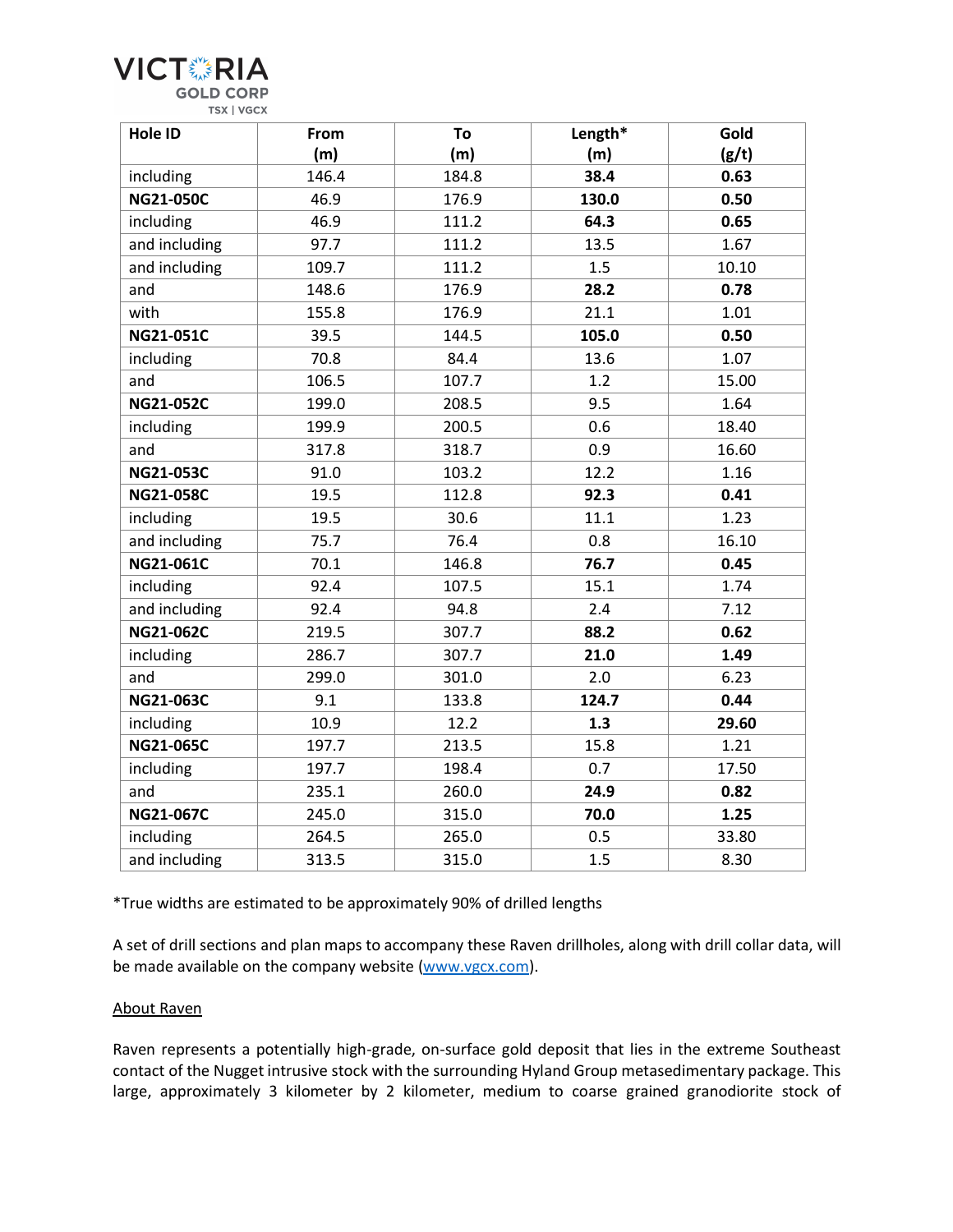

Cretaceous age represents the second largest intrusive body on the Dublin Gulch property (second only the Dublin Gulch stock that hosts the Eagle Gold Mine). The Nugget stock is highly prospective to host Eagle-style sheeted vein mineralization, and the vast majority of the > 5 square kilometer stock remains untested.

The Raven occurrence is hosted in a shear zone corridor on the southeast portion of the Nugget Stock, in close association with the intrusion-metasediment contact on the eastern side of the Lynx Creek valley. The area is underlain by the Devonian to Mississippian age Earn Group and the Early Carboniferous age Keno Hill Quartzite which have been deformed by greenschist facies metamorphism, folding, and thrusting (Gordey and Makepeace, 2003).

Drilling at Raven from the 2018 through 2020 field seasons have repeatedly returned high-grade gold intersections accompanied by prolific visible gold occurrences along a major and consistently mineralized corridor which has grown from an area covered only by the initial 2018 trenches to 1.2km after drilling in 2021.

## **Analytical Method**

All exploration drill core from the Dublin Gulch 2021 programs were analyzed at SGS Canada Inc. of Burnaby, B.C. utilizing the GE\_ICP40Q12, 34-element analytical package with GE\_FAA50V5 50-gram fire assay with gravimetric finish for gold on all samples. All core samples were split at Victoria's exploration facilities and shipped to SGS Canada Inc.'s Whitehorse preparation facility. There, samples were sorted and crushed to appropriate particle size (coarse crush) and representatively split to a smaller size (250 grams) forshipment to SGS Canada Inc.'s Burnaby analytical laboratory facilities. A comprehensive system of standards, blanks and field duplicates was implemented for the 2021 exploration campaign and is monitored as chemical assay data become available.

## **Qualified Person**

The technical content of this news release has been reviewed and approved by Paul D. Gray, P.Geo., as the "Qualified Person" as defined in National Instrument 43-101 - *Standards of Disclosure for Mineral Projects.*

## **About the Dublin Gulch Property**

Victoria Gold's 100%-owned Dublin Gulch gold property (the "Property") is situated in central Yukon Territory, Canada, approximately 375 kilometers north of the capital city of Whitehorse, and approximately 85 kilometers from the town of Mayo. The Property is accessible by road year round, and is located within Yukon Energy's electrical grid.

The Property covers an area of approximately 555 square kilometers, and is the site of the Company's Eagle and Olive Gold Deposits. The Eagle Gold Mine is Yukon's newest operating gold mine. The Eagle and Olive depositsinclude Proven and Probable Reserves of 3.3 million ounces of gold from 155 million tonnes of ore with a grade of 0.65 grams of gold per tonne, as outlined in a National Instrument 43-101 Technical Report for the Eagle Gold Mine dated December 3, 2019. The Mineral Resource under National Instrument 43-101 – *Standards of Disclosure for Mineral Projects* ("NI 43-101") for the Eagle and Olive deposits has been estimated to host 227 million tonnes averaging 0.67 grams of gold per tonne, containing 4.7 million ounces of gold in the "Measured and Indicated" category, inclusive of Proven and Probable Reserves, and a further 28 million tonnes averaging 0.65 grams of gold per tonne, containing 0.6 million ounces of gold in the "Inferred" category.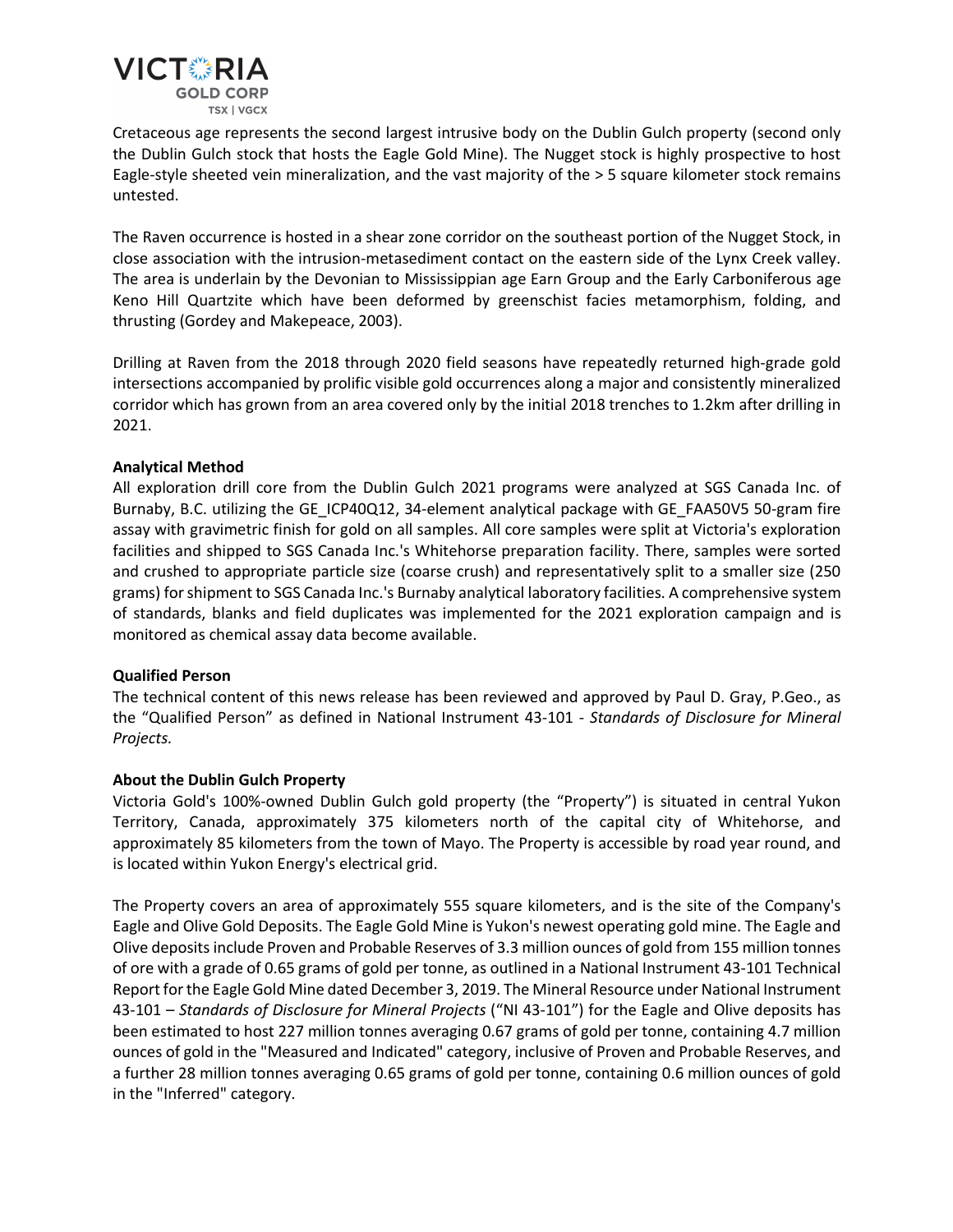

#### **Cautionary Language and Forward-Looking Statements**

This press release includes certain statements that may be deemed "forward-looking statements". Except for statements of historical fact relating to Victoria, information contained herein constitutes forwardlooking information, including any information related to Victoria's strategy, plans or future financial or operating performance. Forward-looking information is characterized by words such as "plan", "expect", "budget", "target", "project", "intend", "believe", "anticipate", "estimate" and other similar words, or statements that certain events or conditions "may", "will", "could" or "should" occur, and includes any guidance and forecasts set out herein (including, but not limited to, production and operational guidance of the Corporation). In order to give such forward-looking information, the Corporation has made certain assumptions about the its business, operations, the economy and the mineral exploration industry in general, in particular in light of the impact of the novel coronavirus and the COVID-19 disease ("COVID-19") on each of the foregoing. In this respect, the Corporation has assumed that production levels will remain consistent with management's expectations, contracted parties provide goods and services on agreed timeframes, equipment works as anticipated, required regulatory approvals are received, no unusual geological or technical problems occur, no material adverse change in the price of gold occurs and no significant events occur outside of the Corporation's normal course of business. Forward-looking information is based on the opinions, assumptions and estimates of management considered reasonable at the date the statements are made, and are inherently subject to a variety of risks and uncertainties and other known and unknown factors that could cause actual events or results to differ materially from those described in, or implied by, the forward-looking information. These factors include the impact of general business and economic conditions, risks related to COVID-19 on the Company, global liquidity and credit availability on the timing of cash flows and the values of assets and liabilities based on projected future conditions, anticipated metal production, fluctuating metal prices, currency exchange rates, estimated ore grades, possible variations in ore grade or recovery rates, changes in accounting policies, changes in Victoria's corporate resources, changes in project parameters as plans continue to be refined, changes in development and production time frames, the possibility of cost overruns or unanticipated costs and expenses, uncertainty of mineral reserve and mineral resource estimates, higher prices for fuel, steel, power, labour and other consumables contributing to higher costs and general risks of the mining industry, failure of plant, equipment or processes to operate as anticipated, final pricing for metal sales, unanticipated results of future studies, seasonality and unanticipated weather changes, costs and timing of the development of new deposits, success of exploration activities, requirements for additional capital, permitting time lines, government regulation of mining operations, environmental risks, unanticipated reclamation expenses, title disputes or claims, limitations on insurance coverage and timing and possible outcomes of pending litigation and labour disputes, risksrelated to remote operations and the availability of adequate infrastructure, fluctuations in price and availability of energy and other inputs necessary for mining operations. Although Victoria has attempted to identify important factors that could cause actual actions, events or results to differ materially from those described in, or implied by, the forward-looking information, there may be other factors that cause actions, events or results not to be anticipated, estimated or intended. There can be no assurance that forward-looking information will prove to be accurate, as actual results and future events could differ materially from those anticipated in such statements. The reader is cautioned not to place undue reliance on forward-looking information. The forward-looking information contained herein is presented for the purpose of assisting investors in understanding Victoria's expected financial and operational performance and Victoria's plans and objectives and may not be appropriate for other purposes. All forward-looking information contained herein is given as of the date hereof, as the case may be, and is based upon the opinions and estimates of